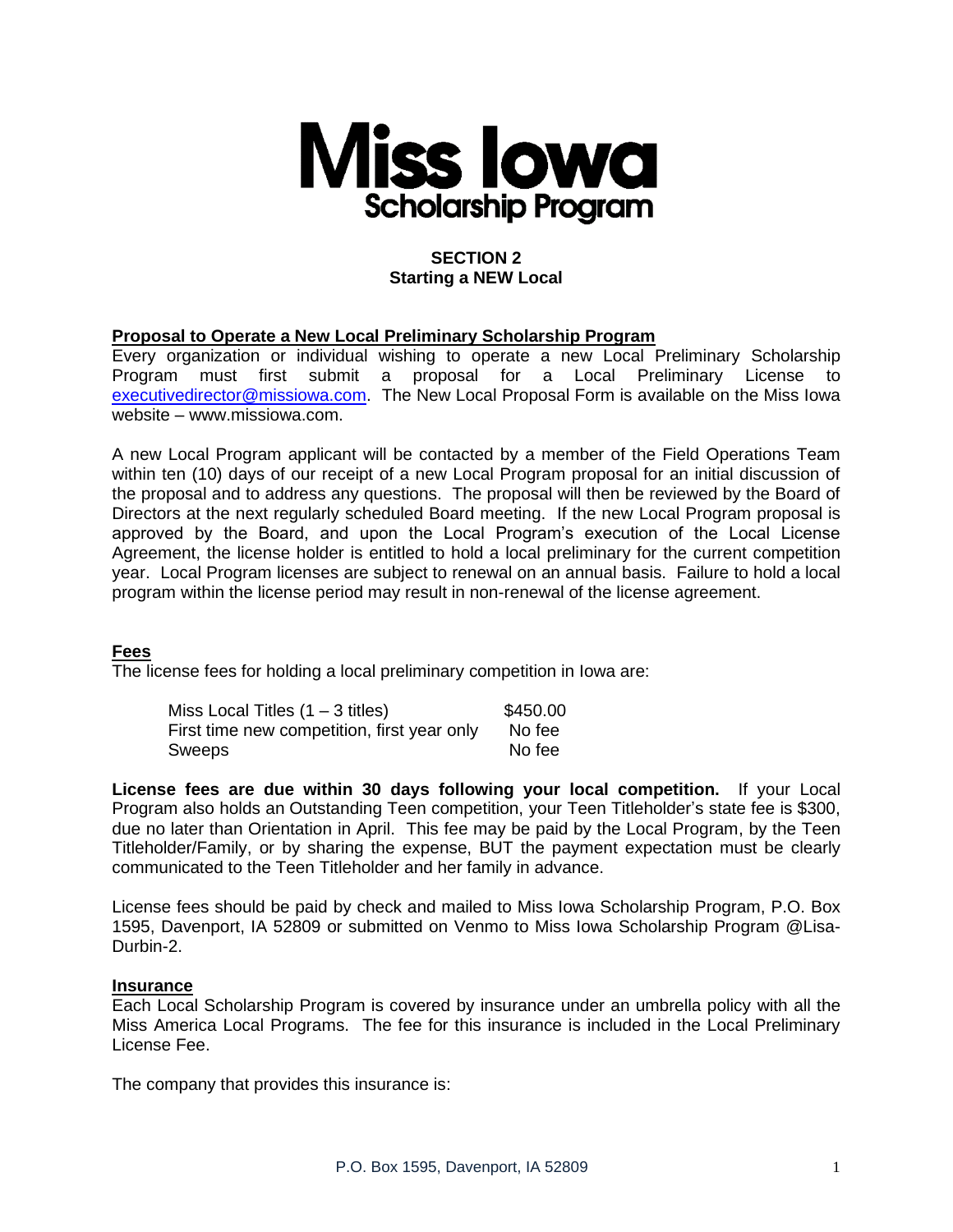Gallagher Insurance 6300 South Old Village Place, Suite 200 Sioux Falls, SD 57108 Denise Allex, CIC, CISR Phone 605.275.1954 [denise\\_allex@ajg.com](mailto:denise_allex@ajg.com)

Please use the most recent Certificate of Insurance Request form located on the Miss Iowa Locals Resource Portal and fax or email it to Gallagher Insurance as noted on the request form. Some venues may require additional wording or specific requirements to add to the Certificate.

### **Registration System for Miss and Teen Candidates**

ALL candidates (Miss and Teen) interested in competing in a local competition must first register for an annual membership with MAO and pay a \$35 fee. Miss candidates must then register to compete in a local competition, AND must pay a \$75 fee per local competition. This \$75 fee per local candidate is split 50/50 between MAO and the State Program. The State then determines how and to what extent these fees are funneled to the Local Programs.\* Miss Local Titleholders must also pay a \$325 state competition fee to MAO prior to the state competition.

Although Teens must also register to compete in a local competition, the \$75 local fee is WAIVED for Teens. The Local Program is permitted to charge a reasonable local competition fee for Teens. Please see Part 6 of the Manual regarding Miss Iowa's Outstanding Teen Competition.

Detailed information regarding the MAO/MAOTeen Candidate Registration process is located on the Miss Iowa Resource Portal, Local Executive Directors Tab.

*\*In Iowa, the local candidate competition fee passing to the State program will be shared equally with the Local Program. The Local Program will be required to use these funds for scholarship. The State Board is developing protocols for the tracking of these funds.*

## **Definitions**

### **Closed Competition**

A Closed Competition is one that serves only a certain geographic area. To be eligible to compete in a Closed Competition, the candidate must reside, attend school, or work full-time in this geographic area as set forth in Section 4, Candidate Eligibility.

### **Open Competition**

An Open Competition is one that is open to any eligible young woman who resides, attends school, or works full-time in the State of Iowa as set forth in Section 4, Candidate Eligibility.

### **New Competition**

A New Competition is one that has never before been a part of the Miss Iowa Scholarship Program. There is no License fee for the first year. This only applies to a first-time competition. It does not apply if a second or third title is added to an existing program, if a former existing program is revived, or if a new Executive Director is appointed to an existing program.

### **Single Title Competition**

A local competition will be assumed to be holding a single title competition, unless a dual, double, or triple competition is approved by the State Board in advance. A single title Miss level competition requires a minimum of at least three (3) candidates. **No exceptions.**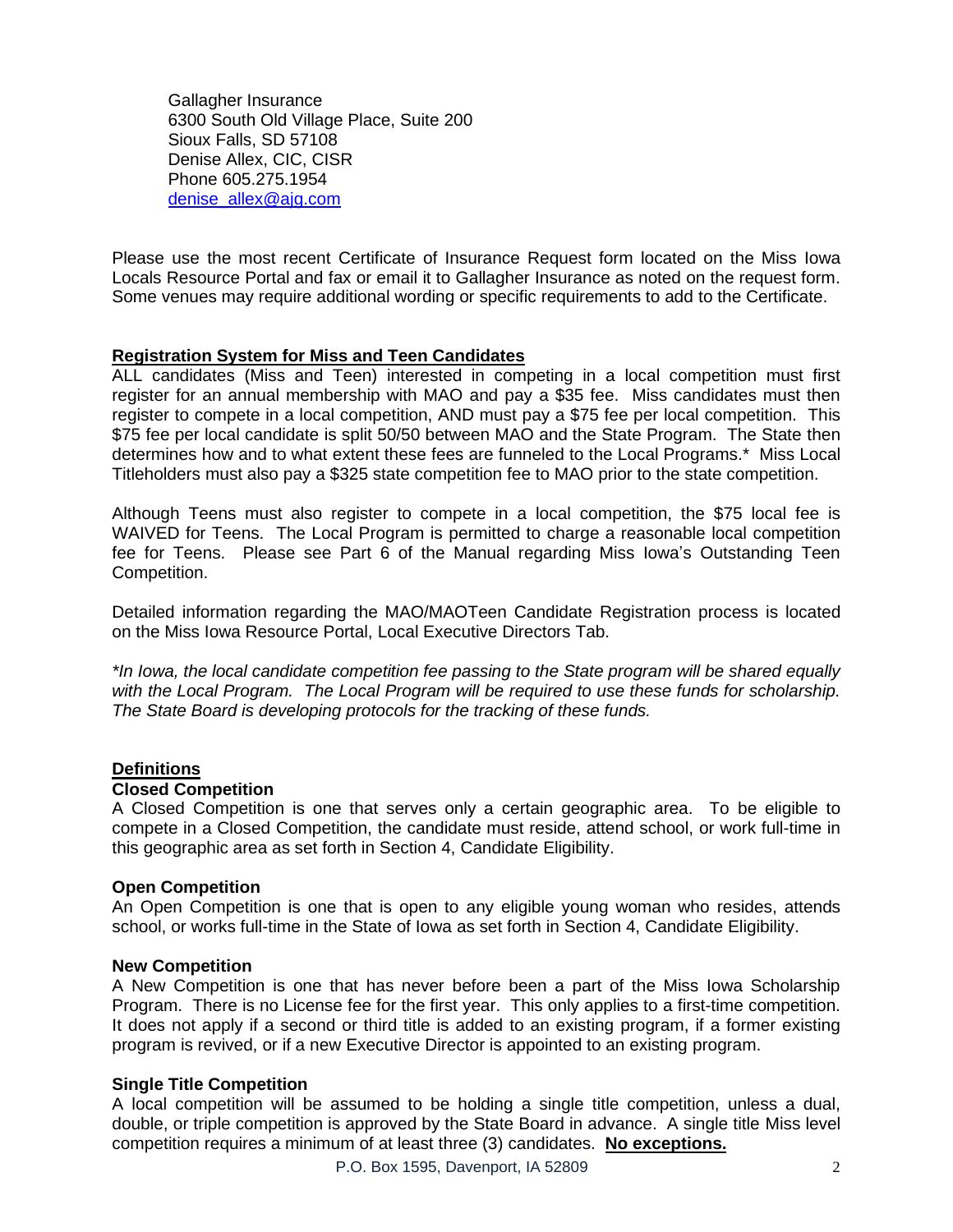### **Dual, Double, and Triple Competitions**

*Holding a Dual, Double, or Triple Competition requires prior State Board approval.* Questions or requests for clarification regarding the provisions herein should be directed to the Field Operations Team (fielddirector@missiowa.com) or State Board Executive Director (executivedirector@missiowa.com) as soon as reasonably possible.

### **Dual and Double Competitions**

A **Dual** Competition is defined as one group of candidates with two (2) titles awarded to the two highest scoring candidates. A minimum of six (6) candidates is required. Candidates must be notified in writing (email, text, or Facebook post is sufficient) as soon as reasonably possible that a competition will be held as a dual rather than single title program.

A **Double** Competition is defined as two separate groups of candidates with one winner announced from each group. A minimum of six (6) candidates is required with at least three (3) candidates placed in EACH competition group. Candidates must be notified in writing (email, text, or Facebook post is sufficient) as soon as reasonably possible that a competition will be held as a double rather than a dual or single title program, and the candidates must be instructed about the difference between a dual and double program, including the random method by which the candidates are placed in the two (2) competition groups, subject to the NOTE regarding returning titleholders below.

Dual or double competitions are held to give away two (2) titles at one (1) event. Two titles are the maximum number awarded during these events. If less than the required number of candidates show up for the competition, only one title may be given (assuming there are at least 3 candidates competing), **no exceptions**. An announcement must be made from the stage explaining how the titles will be awarded.

One panel of a minimum of five (5) judges may serve to judge the competition. **Separate** support groups should be in place to assist each winner as they prepare for the State competition and should not have responsibilities with another titleholder. The Dual or Double program must be held in an acceptable public facility. Each winner must receive the official Miss America local crown, equal scholarships, and comparable prize packages.

### **DUAL**: (Example)

- A. A minimum of at least six (6) candidates enter the competition.
- B. The two (2) candidates with the highest points are awarded one title each.
- C. The first runner-up is the candidate with the third highest points. (Optional to name a runner-up.)

### **DOUBLE**: (Example)

- A. At least six (6) candidates enter the competition. The candidates are randomly placed into two separate competition groups, subject to the NOTE regarding returning titleholders below, OR if one or both titles are closed, the candidates in said competition group must meet the residency requirements for that closed title.
- B. Three (3) candidates compete in the Miss Apple Pie Competition.
- C. Three (3) other candidates compete in the Miss Peach Pie Competition.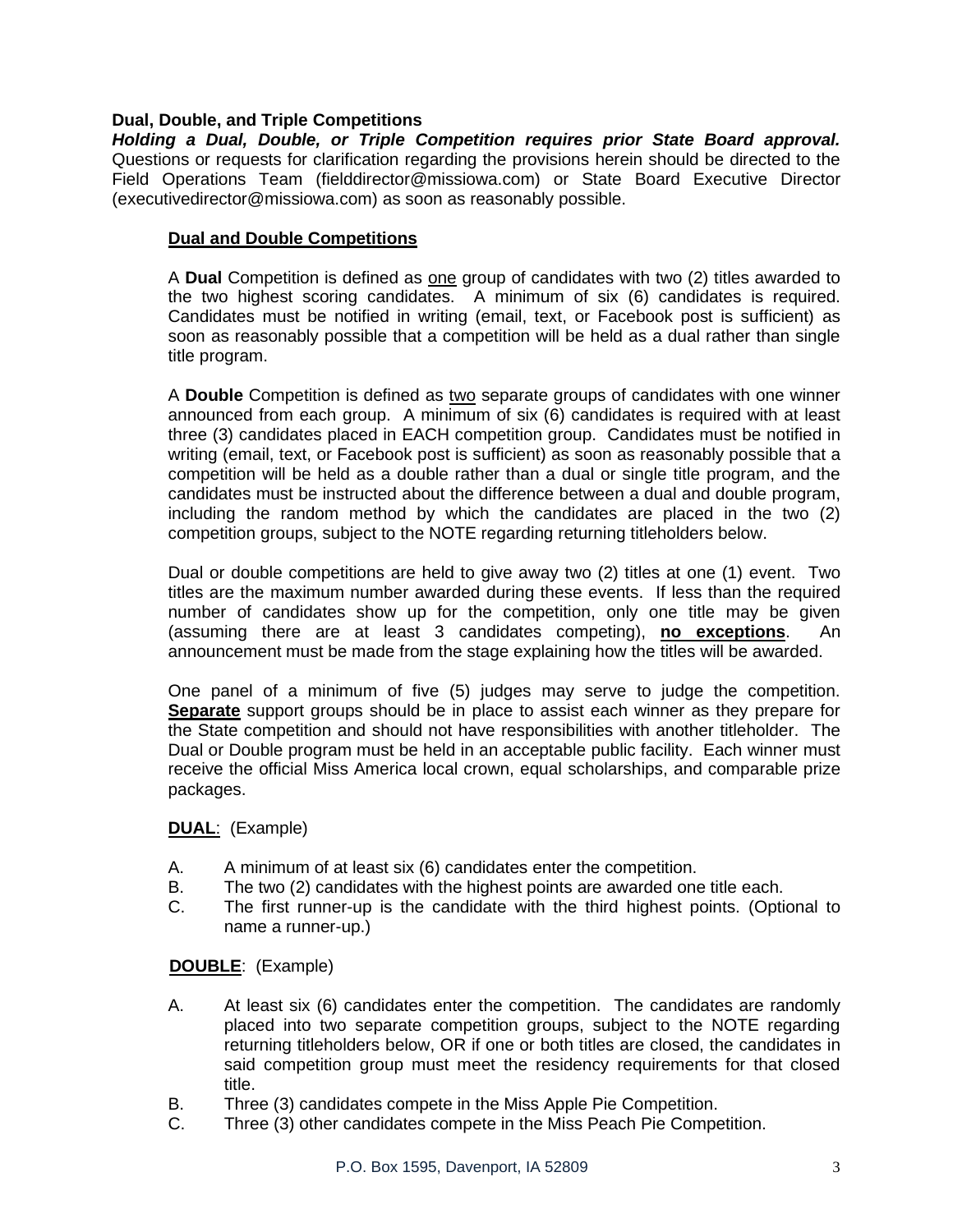- D. In each phase of competition, all of the candidates for the Miss Apple Pie Title will compete and be scored, and then all of the candidates for the Miss Peach Pie Title will compete and be scored.
- E. Titles will be awarded per regular preliminary local competition rules.

*\*Note regarding returning titleholders: Under no circumstances can a titleholder from the preceding year compete for the same title in the following year. If a returning titleholder wishes to compete with the same local program the following year, a Double rather than a Dual must be held to ensure there is no appearance of manipulation (per the direction of the Miss America Organization). The returning titleholder must be placed in the competition group for the title she did not hold in the prior year. The remaining candidates should be placed in the competition groups by random placement method.*

## **Triple Title Competition**

A **Triple Title** Competition is defined as an event where three (3) titles may be awarded. Candidates must be notified in writing (email, text, or Facebook post is sufficient) as soon as reasonably possible that a competition will be held as a triple rather than single, dual or double title program and whether procedure A or B below is being followed by the local program.

One of the two following procedures must be observed, subject to the NOTE regarding returning titleholders:

A. One (1) competition

At least nine (9) candidates compete, awarding three titles to the three candidates with the three highest points. The first runner-up is the candidate with the fourth highest points. (Optional to name a runner-up.)

One panel of a minimum of five (5) judges will decide the winners. If less than nine (9) candidates show up for competition, a triple title event is not permitted, **no exceptions**; however, the local program may be permitted to hold a Dual competition instead, if the above-referenced rules regarding a Dual are observed and if approved in advance by the State Board Executive Director. An announcement must be made from the stage explaining how the titles will be awarded.

### **OR**

B. Three (3) separate competitions

At least nine (9) candidates compete. The candidates are randomly placed into three (3) separate competition groups, subject to the NOTE regarding returning titleholders below, OR if any titles are closed, the candidates in said competition group must meet the residency requirements for that closed title.

- A minimum of three (3) candidates per title must compete.
- Three (3) candidates compete for Miss A title.
- Three (3) candidates compete for Miss B title.
- Three (3) candidates compete for Miss C title.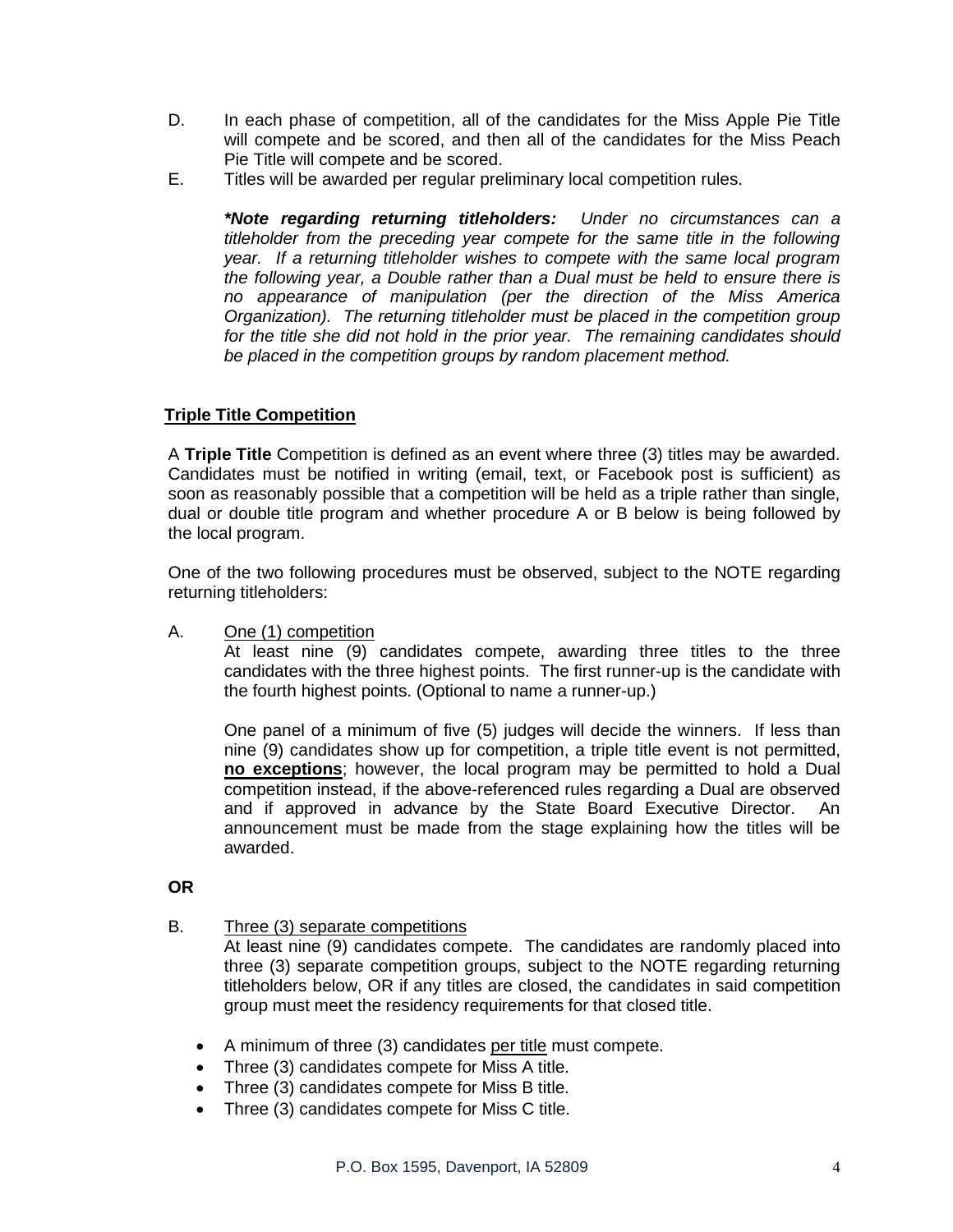• Candidates will be scored by the judges as separate competitions. In each phase of competition, all of the candidates for the Miss A Title will compete and be scored, and then all of the candidates for the Miss B Title will compete and be scored, followed then by all of the candidates for the Miss C Title.

The titles will be awarded by the regular Miss America Local Preliminary Competition rules. There may be one panel of judges for all three competitions or separate panels, one for each competition. At least five (5) judges must serve on a panel. If less than three (3) candidates show up for a competition, the title for that group shall not be given; **no exceptions**, however, the local program may be permitted to hold a Double competition instead, if the above-referenced rules regarding a Double are observed and if approved in advance by the State Board Executive Director.

In both A. and B. above, there must be a different individual from the Local Preliminary committee identified as the Executive Director for each title given. After the titleholders are selected, **separate** support groups should be in place under the leadership of an Executive Director to assist each winner as she prepares for the State Competition. Such separate support groups should not have responsibilities with another titleholder. Each winner must receive the official Miss America local crown, equal scholarships, and comparable prize packages.

*\*Note regarding returning titleholders: Under no circumstances can a titleholder from the preceding year compete for the same title in the following year. If a returning titleholder wishes to compete with the same local program the following year, then for a triple title event, procedure B. above must be followed to ensure there is no appearance of manipulation (per the direction of the Miss America Organization). The returning titleholder must be placed in a competition group for a title she did not hold in the prior year. The remaining candidates should be placed in the competition groups at random.* 

**Scholarships for Titleholders:** For a single, dual, double, or triple title competition, except a Sweeps competition, the Local Program shall award a minimum of a \$200 scholarship PER WINNER, unless otherwise approved in advance by the State Board.

## **College/ University titleholders and Fair and Festival titleholders**

State Organizations **may, at their option,** accept candidates to compete at the state level who hold College or Fair/Festival titles. It is in the complete discretion of the State Board to determine whether a College/University or Fair/Festival Titleholder may be accepted to compete in the State competition.

### College and University Guidelines:

\*The candidate must meet all eligibility requirements as established by MAO and understands that she must compete in all phases of competition at the state level.

\*The candidate must have won her title through a judging process.

\*A letter from the College President is required, certifying the candidate won the title at a judged college event, and she has permission to use the university or college title in the state competition.

\* The College/University appoints an advisor to work with the candidate from time of selection through state competition.